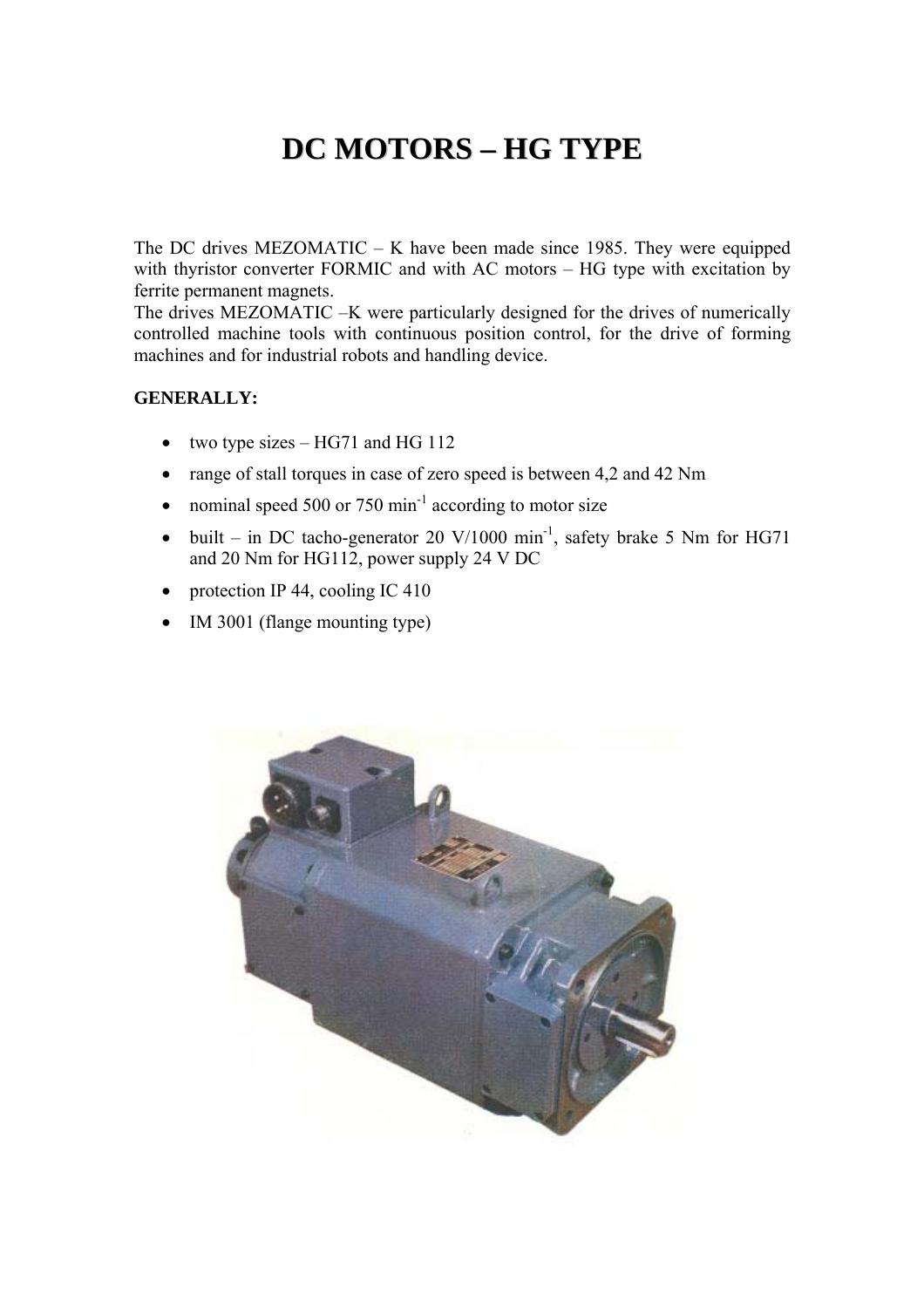## **TECHNICAL DATA:**

|                                          |                                     |                | <b>HG 71 A</b>     |                 | <b>HG 71 B</b>   | <b>HG 71 C</b> |                | <b>HG 71 D</b>  |                |  |
|------------------------------------------|-------------------------------------|----------------|--------------------|-----------------|------------------|----------------|----------------|-----------------|----------------|--|
| $M'_{g0}$                                | Nm                                  | 4,2            |                    |                 | 5,6              |                | 8,4            | 12              |                |  |
| U                                        | $\mathbf V$                         | 118            | 62,5               | 110             | 49               | 111            | 47             | 68              | 46             |  |
| $\mathbf I$                              | $\mathbf{A}$                        | 3,9            | 7,6                |                 | $5,2$   11,6     | 7,9            | 19,5           |                 | $12,9$ 19,4    |  |
| $n \, 0,25$                              | $\overline{\text{min}^{-1}}$        | 750            |                    |                 | 750              |                | 750            | 500             |                |  |
| $\overline{M'_{go}}$                     | Nm                                  | 4,2            |                    | 5,1<br>4,5      |                  | 7,5            | 5,9            | 8,4             |                |  |
| U                                        | $\mathbf V$                         | 155<br>112     |                    | 132             | 87               | 142            | 82             | 116             | 76             |  |
| $\mathbf I$                              | $\mathbf{A}$                        | 4,1            | 8,4                | 5,1             | $9,8$            | 6,8            | 14             | 9,2             | 14,2           |  |
| $\mathbf n$                              | $min^{-1}$                          | 1000           | 1500               | 1000            | 1500             | 1000           | 1500           | 1000            | 1000           |  |
| $\overline{\mathbf{M}}'_{\text{gonmax}}$ | Nm                                  | 4,2            | 1,3                | 4,5             | 1,7              | 5,9            | 2,5            | 6               | 3,6            |  |
| U                                        | $\mathbf V$                         | 210            | 203                | 206             | 160              | 198            | 153            | 165             | 146            |  |
| $\mathbf I$                              | $\mathbf{A}$                        | 4,2            | 3,1                | 4,2             | 4,5              | 5,8            | 7,1            | 6,6             | 6,9            |  |
| $n_{\rm max}$                            | $\overline{\text{min}^{\text{-}1}}$ | 1500           | 3000               | 1500            | 3000             | 1500           | 3000           | 1500            | 2000           |  |
| $M_{\rm max}$<br>$M'{}_{go}$             |                                     | $\overline{4}$ |                    |                 | $\overline{4}$   | $\overline{4}$ |                | $\overline{4}$  |                |  |
| $R_{k}$                                  | $\Omega$                            | 4,7<br>1,12    |                    |                 | $2,64$ 0,425     |                | $1,65$ 0,243   | 0,71<br>0,31    |                |  |
| J                                        | $\text{kgm}^2.10^{-3}$              | 3,75           |                    |                 | 4,5              |                | 6,15           | 8               |                |  |
| $C_{\rm e}$                              | Vs/rad                              |                | $1,3$   0,65       |                 | $1,21 \mid 0,52$ |                | $1,29$ 0.516   | $1,05$ 0.679    |                |  |
| $T_{\rm m}$                              | ms                                  |                | 12,7               |                 | 12,5             |                | 11,4           |                 | 6,8            |  |
| $T_{\rm e}$                              | $\rm ms$                            |                | 5,5                |                 | 6                |                | 10,5           | 13,3            |                |  |
| $T_{\rm T}$                              | ms                                  | 40             |                    | 45              |                  |                | 50             | 60              |                |  |
| $\epsilon_{max}$                         | rad/ $s^2$                          | 4480           |                    | 4980            |                  |                | 5460           | 6000            |                |  |
|                                          |                                     |                |                    |                 |                  |                |                |                 |                |  |
|                                          |                                     |                | HG 112 A           | <b>HG 112 B</b> |                  | HG 112 C       |                | <b>HG 112 D</b> |                |  |
| $M'_{\text{go}}$                         | Nm                                  | 15,6           |                    |                 | 20,4             | 27,6           |                | 42              |                |  |
| U                                        | V                                   |                | 74   56            |                 | 67   46          |                | 57   57        | 72              | 58             |  |
| $\bf I$                                  | $\mathbf{A}$                        |                | $13,8$ 18,4        |                 | $20,6$ 30,5      |                | $34,2$ 34,2    | 36,3            | 47             |  |
| $n \, 0,25$                              | $min^{-1}$                          |                | 500                |                 | 500              |                | 500            |                 | 500            |  |
| $M'_{\text{go}}$                         | Nm                                  |                | 10,9               |                 | 14               |                | 19             |                 | 29             |  |
| $\mathbf U$                              | $\bar{\mathrm{V}}$                  | 132            | 99                 | 120             | 81               | 104            | 104            | 140             | 114            |  |
| $\mathbf I$                              | A                                   | 10,5           | 14                 | 14,6            | 21,4             | 23,5           | 23,5           | 24              | 30             |  |
| $\mathbf n$                              | $\overline{\text{min}^{-1}}$        | 1000           | 1000               | 1000            | 1000             | 1000           | 1000           | 1000            | 1000           |  |
| $M'_{\text{gonmax}}$                     | Nm                                  | 7,5            | 4,7                | 10,2            | 6                | 13,8           | 8,3            | 21              | 12,6           |  |
| U                                        | $\bar{V}$                           | 193            | 194                | 172             | 151              | 158            | 206            | 195             | 196            |  |
| $\mathbf I$                              | $\mathbf{A}$                        | 7,6            | 6,8                | 10,5            | 10,5             | 16             | 10,6           | 19,4            | 16             |  |
| $n_{max}$                                | $\overline{\text{min}^{-1}}$        | 1500           | 2000               | 1500            | 2000             | 1500           | 2000           | 1500            | 2000           |  |
| $M_{\frac{max}{}}$                       |                                     |                | $\overline{4}$     |                 | $\overline{4}$   |                | $\overline{4}$ |                 | $\overline{4}$ |  |
| $M'{}_{go}$                              | $\Omega$                            |                |                    |                 |                  |                | $0,149$ 0,149  | 0,112           | 0,08           |  |
| $R_{k}$<br>$\bf J$                       | $\overline{\text{kgm}^2.10^{-3}}$   |                | $0,46$ 0,235<br>26 | 0,31            | 0,125<br>30,4    |                | 37             |                 | 55             |  |
| $C_{\rm e}$                              | Vs/rad                              | 1,28           | 0,96               | 1,16            | 0,77             | 1,02           | 1,02           | 1,08            | 0,86           |  |
| $T_{\rm m}$                              | ms                                  |                | 7,5                |                 | 7,1              |                | 10,5           |                 | 15,4           |  |
| $T_{\text{e}}$                           | ms                                  |                | 23                 |                 | 18               |                | 15             |                 | 24             |  |
| $T_{\rm T}$                              | ms                                  |                | 70                 |                 | 80               |                | 90             |                 | 120            |  |

Side note: The torques are decreasing to 83,3% by powering from converter.